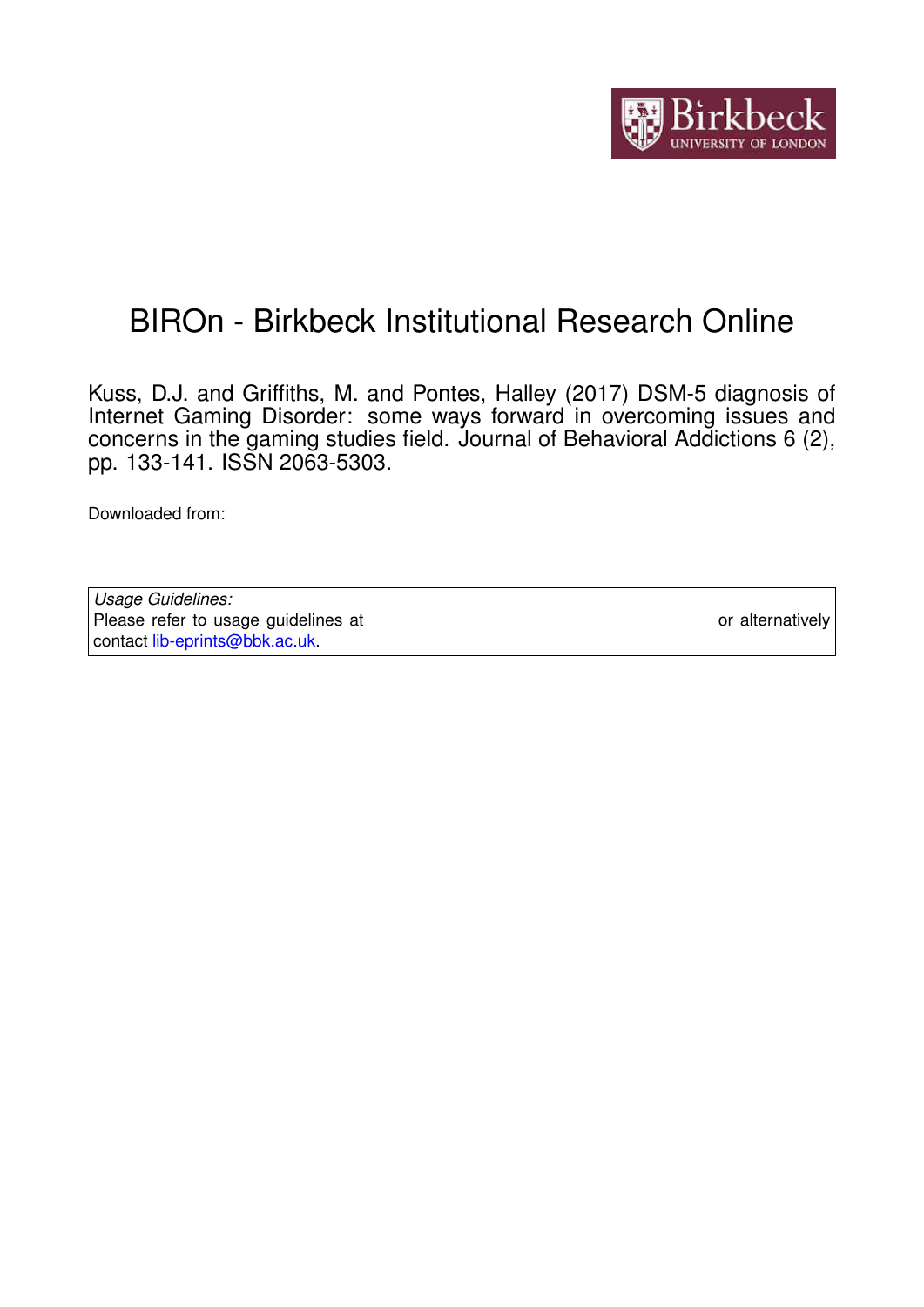## DSM-5 diagnosis of Internet Gaming Disorder: Some ways forward in overcoming issues and concerns in the gaming studies field

Response to the commentaries

DARIA J. KUSS\*, MARK D. GRIFFITHS and HALLEY M. PONTES

International Gaming Research Unit, Psychology Department, Nottingham Trent University, Nottingham, UK

(Received: May 24, 2017; accepted: May 28, 2017)

Background and aims: The current DSM-5 diagnosis of Internet Gaming Disorder (IGD; American Psychiatric Association [APA], 2013) has led to a number of issues and concerns that we highlighted in our recent paper (Kuss, Griffiths, & Pontes, 2017). Experts in the field responded to our evaluation of these issues resulting in six commentaries. Methods: In this paper, we offer responses to the six commentaries to move the scientific field forward. All of the responses to our original paper highlighted many conceptual, theoretical, and/or methodological problems with the proposed IGD diagnosis as outlined in the DSM-5. We outline some ways forward in overcoming issues and concerns in the gaming studies field. Results: We argue that rather than stigmatizing gaming per se, the role of scientists and practitioners is to establish a clear-cut distinction between someone who may use games excessively but non-problematically and someone who is experiencing significant impairment in their daily lives as a consequence of their excessive gaming. This responsibility needs to be shared by popular media who are often quick to build a moral panic around gaming behaviors, often based on cherry-picking specific case studies and pieces of research which support their headlines. Conclusion: Researchers, practitioners, gaming developers, and the media need to work together and collaboratively to build a realistic and comprehensive understanding of gaming as a normal, enjoyable, and often beneficial sociocultural practice, which for a small minority of excessive users may be associated with the experience of addiction-related symptoms that may require professional support.

Keywords: Internet Gaming Disorder, gaming addiction, diagnosis, DSM

The current DSM-5 diagnosis of Internet Gaming Disorder (IGD; [American Psychiatric Association \[APA\], 2013](#page-7-0)) has led to a number of issues and concerns that we highlighted in our recent paper (Kuss, Griffi[ths, & Pontes, 2017\)](#page-9-0). Experts in the field have responded to our evaluation of these issues, and all of the responses to our original paper highlighted many conceptual, theoretical, and/or methodological problems with the proposed IGD diagnosis as outlined in the DSM-5. In what follows, we will respond to the commentaries, and hope the scientific dialogue concerning the outlined issues will help move the scientific field forward and to ultimately support those individuals who may require professional help to overcome problems associated with their excessive gaming use that may cause significant stress and impairment in their daily lives.

Most of the commentaries – particularly those by Starcevic ([2017\)](#page-9-0) and Van Rooij and Kardefelt-Winther  $(2017)$  $(2017)$  – repeated the same arguments that they have outlined in previous papers. Starcevic [\(2017](#page-9-0), p. 2) argues that basing IGD within an addiction framework is "constraining because it interferes with the development and testing of the alternative conceptual frameworks for problematic gaming, such as those based on the idea that this behavior may be a consequence of maladaptive coping or a way of meeting particular needs" [\(Kardefelt-Winther,](#page-8-0)

[2014\)](#page-8-0). However, as Griffiths  $(2017)$  $(2017)$  has noted, many – if not most – addictions (whether substance-based or behavioral) are a manifestation of maladaptive coping and therefore this is not a case of "either/or" in this particular instance. Recent empirical research by Kuss, Dunn, et al. ([2017\)](#page-8-0) furthermore suggests dysfunctional coping significantly predicts excessive Internet and gaming use, providing support for a self-medication hypothesis of addictive disorders, including gaming. The self-medication hypothesis has also been established for substance use (see [Khantzian, 1985,](#page-8-0) [1997\)](#page-8-0) and this does not take the legitimacy or nosological importance of substance use disorders. For this reason, IGD as a maladaptive coping behavior fits perfectly well within an addiction framework and does not invalidate its status as a mental health disorder affecting a minority of individuals.

Starcevic ([2017\)](#page-9-0) also appears to claim that those working in the IGD field and who conceptualize IGD as an addiction assume that persistent gaming behavior is engaged in as a

\* Corresponding author: Daria J. Kuss; International Gaming Research Unit, Psychology Department, Nottingham Trent University, 50 Shakespeare Street, Nottingham NG1 4FQ, UK; Phone: +44 115 848 4153; E-mail: [daria.kuss@ntu.ac.uk](mailto:daria.kuss@ntu.ac.uk)

This is an open-access article distributed under the terms of the Creative Commons Attribution License, which permits unrestricted use, distribution, and reproduction in any medium for non-commercial purposes, provided the original author and source are credited.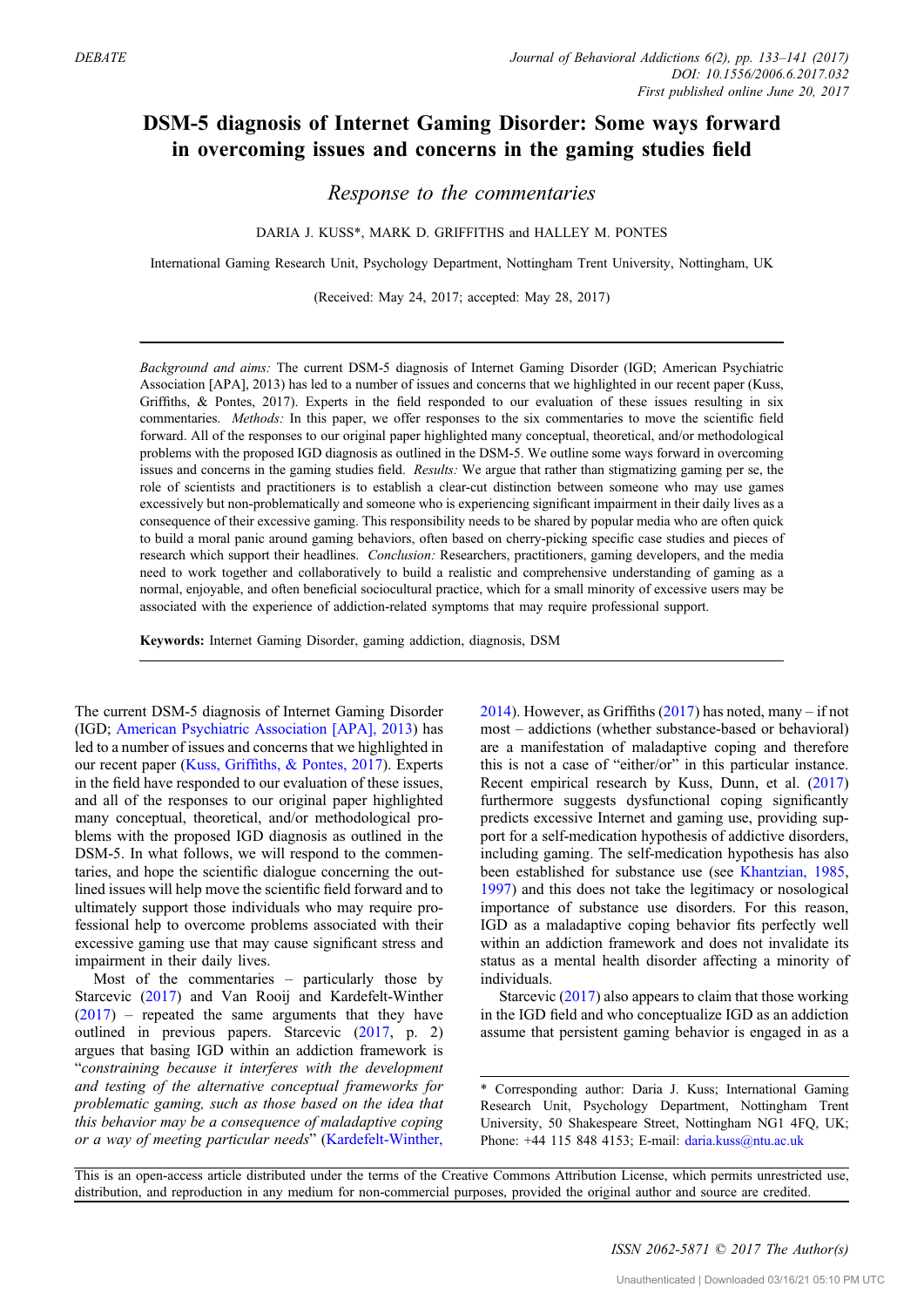way of avoiding withdrawal symptoms. This is not our view and we simply believe that those genuinely addicted to gaming experience withdrawal symptoms if unable to engage in gaming but do not necessarily believe that addicted gamers play games to avoid withdrawal symptoms (although that does not rule out the possibility that some addicted gamers do this).

We agree with Starcevic that "addictive disorders are generally chronic and progressive, if not treated" (p. 2) and that the onset of excessive gaming can be episodic and transient. However, in cases such as this, the behavior should not be described as an addiction. Our own previous papers have specifically noted that some gamers can play very excessively without experiencing any major problems and that while all genuine gaming addictions are problematic, not all problematic gamers have an addiction (Griffi[ths, 2010b](#page-7-0)).

Starcevic ([2017\)](#page-9-0) also argues that if the gaming addiction is a consequence of other psychopathologies then it should not be viewed as a genuine addiction. This argument was recently put forward by Kardefelt-Winther et al. ([2017\)](#page-8-0) but in response to this, Griffiths ([2017\)](#page-7-0) noted that other genuine addictions (e.g., alcoholism and gambling disorder) are not discounted as addictions if there are other underlying comorbidities. Addictions are defined by the characteristics of the behavior itself and the consequences, not the underlying causes. In addition to this, clinical evidence suggests that if one mental disorder is present, the presence of other disorders is the norm, not the exception, and this holds both in the context of Internet and gaming addiction psychopathology [\(Kuss & Grif](#page-8-0)fiths, 2015) as well as for other mental disorders (Starfi[eld, 2006\)](#page-9-0).

The issue of whether "tolerance" and "withdrawal" are core criteria of IGD (and addictions more generally) was also raised by Starcevic ([2017\)](#page-9-0). Just because some more recent operational definitions of substance-based addictions do not include tolerance and withdrawal does not mean they are not useful indicators of addictive behavior. For us, the major issue is how concepts such as "tolerance" and "withdrawal" are defined as recent research has shown that these criteria in the context of IGD are more nuanced [\(King, 2017;](#page-8-0) [King & Delfabbro, 2016\)](#page-8-0). For instance, almost two decades ago, Griffiths noted in his case studies that one type of tolerance that was unique to online addictions was the continual upgrading of computer hardware and software (Griffi[ths, 2000](#page-7-0)). Therefore, we would agree with Starcevic [\(2017](#page-9-0)) that the current conceptualization of tolerance in the DSM-5 is inadequate (because tolerance only relates to increasing amounts of time spent gaming rather than other actions that might equally be indicative of tolerance), and that it should be revised.

However, we agree with Starcevic that the DSM-5 criteria create "high levels of heterogeneity" (p. 2) given that only five of the nine DSM criteria need to be endorsed to diagnose IGD. More research and clinical insight into what the "core" (as opposed to peripheral) criteria of IGD are would be particularly helpful to all those working in the IGD field. Starcevic  $(2017)$  $(2017)$ also asserts that those in the field should move away from a "checklist" approach to addiction diagnosis. However, it could be argued that any diagnosis of mental health disorder is ultimately checklist-based and that such an assertion is impractical. We believe it is more helpful to conceptualize

addictions as syndrome-based [\(Shaffer et al., 2004\)](#page-9-0) and fully acknowledge that what unites addictions is their similarities rather than their dissimilarities (Griffi[ths, 2017\)](#page-7-0).

Van Rooij and Kardefelt-Winther ([2017\)](#page-9-0) rehearse many of the arguments they have performed before in their previous writings. They assert that the IGD field "lacks basic theory, definitions, and properly validated and standardized assessment tools" (p. 1). We would actually argue the opposite that the field has too much theory, too many definitions, and over 20 psychometrically validated instruments ([King, Haagsma, Delfabbro, Gradisar, & Grif](#page-8-0)fiths, [2013;](#page-8-0) [Pontes, 2016\)](#page-9-0). To exemplify this, Kardefelt-Winther focuses on writing commentaries and critiques of researchers collecting data on IGD rather than collecting his own data on the topic [e.g., his 12 most recent papers and communications about IGD and behavioral addiction on Research Gate (2014–2017) do not contain new primary data collected on IGD, but are commentaries of others' research: see [https://www.researchgate.net/pro](https://www.researchgate.net/profile/Daniel_Kardefelt-Winther/publications)file/Daniel\_ [Kardefelt-Winther/publications](https://www.researchgate.net/profile/Daniel_Kardefelt-Winther/publications)].

Van Rooij and Kardefelt-Winther [\(2017\)](#page-9-0) assert IGD as a "new clinical disorder" (p. 1). However, it is only new in terms of its suggested terminology and inclusion in the DSM. Given that IGD includes offline gaming disorders, detailed clinical case studies of the disorder and its treatment (typically using cognitive-behavioral therapy) have been in the psychological literature for three decades (e.g., [Keepers, 1990](#page-8-0); [Kuczmierczyk, Walley, & Calhoun, 1987](#page-8-0)). While Van Rooij and Kardefelt-Winther [\(2017\)](#page-9-0) are correct in stating that most validated assessment tools have not included patients with IGD, it does not mean that they do not include items that were based on previous cases and samples. For instance, instruments that we have ourselves developed (e.g., [Demetrovics](#page-7-0) [et al., 2012;](#page-7-0) [Pontes, Király, Demetrovics, & Grif](#page-9-0)fiths, 2014) have partly relied on data collected among those seeking treatment for their addiction to gaming (e.g., [Beranuy,](#page-7-0) [Carbonell, & Grif](#page-7-0)fiths, 2013; Griffi[ths, 2010b](#page-7-0)).

Van Rooij and Kardefelt-Winther [\(2017\)](#page-9-0) cite their own recent paper to assert "we do not even have a clear idea of how to properly define overuse or problematic use of tech-nology" [\(Kardefelt-Winther et al., 2017,](#page-8-0) p. 2). We would argue that most authors do have a very clear idea of how they would define IGD. What we do not have is any consensus as argued in a paper that we were all co-authors on (i.e., Griffi[ths, Kuss, Lopez-Fernandez, & Pontes, in press](#page-8-0)). We certainly agree that self-reported survey scores are not sufficient to establish the presence of IGD, but all epidemiological papers are published on the proviso that the prevalence of IGD in such studies is only indicative, and that in-depth clinical interviews are the only way of establishing with any true validity that IGD is present in any specific individual. Our own view is that the IGD field is no different to the study of any other addictive behavior (e.g., alcoholism, cocaine addiction, and gambling disorder) and that the majority of the papers published are self-selected self-report surveys using convenience samples. However, there are an increasing number of papers on IGD using other methodologies (e.g., neuroimaging studies), which also suggest that IGD is akin to other more traditional addictions in terms of neurology and psychobiology (see [Kuss & Grif](#page-8-0)fiths, 2012a; [Pontes, Kuss, & Grif](#page-9-0)fiths, 2017).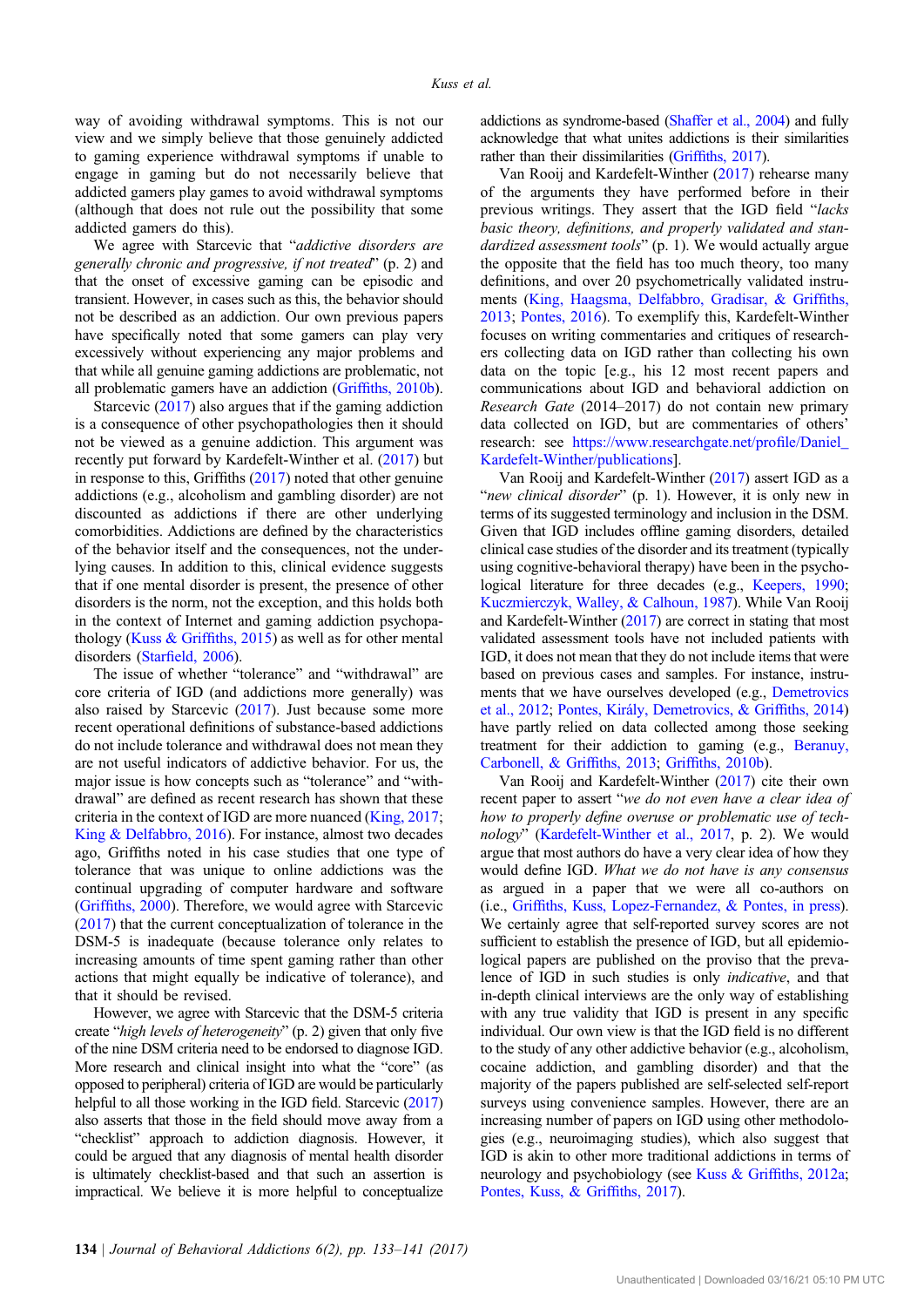Van Rooij and Kardefelt-Winther's commentary [\(2017](#page-9-0)) demonstrates that most studies carry out research on "largely healthy populations" (p. 3). We do not dispute this, but this is no different from the much larger and established literature on gambling disorder. What these epidemiological studies show (whether in IGD or other addictive behaviors) is that the vast majority of the population have no problems whatsoever, but that a small minority appear to have such problems. No survey can ever definitively show that any disorder definitely exists. Such surveys are only ever indicative of how widespread a disorder might be. The fundamental issue in this area is whether such a disorder exists or does not exist. As we argued in response to whether the World Health Organization should include gaming disorder in the latest edition of the International Classification of Diseases [\(Aarseth et al., 2016\)](#page-7-0), as far as we are aware, there is no minimum number of cases needed to be identified for a disorder to be classed as such (Griffi[ths et al., in press](#page-7-0)). We take the view that there is ample empirical evidence that has been published from a clinical perspective suggesting IGD exists (e.g., [Park, Lee, Sohn, & Han, 2016;](#page-9-0) [Sakuma et al.,](#page-9-0) [2017](#page-9-0); [Yao et al., 2017](#page-9-0); [Young, 2013\)](#page-9-0). What is clear is that case-by-case details differ concerning the periphery (and that it is a syndrome, as argued above), but that the core consequence is the same across cases (i.e., that gaming has a significant negative psychosocial impact on core areas of the individuals' lives). Van Rooij and Kardefelt-Winther [\(2017](#page-9-0)) also assert the same argument used by Aarseth et al. ([2016\)](#page-7-0):

"Moreover, there are genuine risks involved in creating a new disorder. We believe that Kuss et al. (2016) do not fully consider the impact that recognizing a formal disorder would have on gamers everywhere. Gaming is different from substance abuse behaviors in that it is one of the most popular hobbies for children and adolescents worldwide, with many healthy and positive outcomes resulting from it... Therefore, whether we formalize extensive gaming as a disorder or a normal pastime activity is likely to impact the general population of gamers and the attitudes of their parents." (p. 3)

We have most definitely considered the wider impact and we have never confused "extensive gaming" with problematic and/or addictive gaming (that Van Rooij and Kardefelt-Winther appear to do in the paragraph quoted above). We have published many papers on the positives of gaming including both the educational and therapeutic values (e.g., [De Freitas & Grif](#page-7-0)fiths, 2007, [2008](#page-7-0); [Grif](#page-7-0)fiths, [2002,](#page-7-0) [2005b,](#page-7-0) [2005c](#page-7-0), [2010b;](#page-7-0) Griffi[ths, Kuss, & Ortiz de](#page-8-0) [Gortari, 2013,](#page-8-0) [2017](#page-8-0) – full list of papers available on request) as well as the importance of the context and culture of gaming for the individual gamer ([Grif](#page-7-0)fiths, [2010b;](#page-7-0) [Kuss, 2013a](#page-8-0), [2013b\)](#page-8-0). Our research clearly makes a distinction between excessive/extensive gaming, problematic gaming, and addictive gaming. These all lie on a continuum of no pathological gaming to pathological gaming. Very few individuals by our own addiction criteria are pathological gamers.

In taking the field forward, one of the key actions suggested is based on another paper Kardefelt-Winther et al. ([2017](#page-8-0)) recently published which claims it advances a definition of behavioral addiction. Kardefelt-Winther et al. ([2017](#page-8-0)) provided four exclusion criteria and argued that behaviors should not be classed as a behavioral addiction if:

- 1. "The behaviour is better explained by an underlying disorder (e.g., a depressive disorder or impulsecontrol disorder).
- 2. The functional impairment results from an activity that, although potentially harmful, is the consequence of a willful choice (e.g., high-level sports).
- 3. The behaviour can be characterized as a period of prolonged intensive involvement that detracts time and focus from other aspects of life, but does not lead to significant functional impairment or distress for the individual.

4. The behaviour is the result of a coping strategy." (p. 2) Griffiths [\(2017\)](#page-7-0) criticized three of the four criteria by arguing that other behaviors classed as addictions (a) often have other comorbid pathologies, (b) engage in behaviors willfully (e.g., drug-taking and gambling), and (c) often use the behavior as a way of coping. If the exclusion criteria for non-substance use behaviors were applied to substance users, few individuals would be diagnosed as addicts. In short, the suggested criteria for behavioral addiction are not tenable.

Müller ([2017](#page-9-0)) contends that research in the area of IGD has progressed substantially, particularly with regard to its quality, emphasizing its methodological soundness (relating to epidemiological and clinical data), and the use of different methods, which suggests that (a) IGD exists and (b) it "causes severe negative consequences for those losing control of their gaming behavior and for their social environment" (p. 1). We agree with this understanding of the problem. Systematic reviews of research (e.g., Kuss, Griffi[ths, Karila, & Billieux,](#page-8-0) [2014](#page-8-0)) have previously shown that there are a number of epidemiological studies assessing Internet and gaming addiction, including representative studies, and which map out the research field better than ever before. In addition to this, it has been found individuals seeking help for their IGD-related problems experience high levels of distress and negative consequences in their academic, professional, and personal lives, leading them to get in contact with specialized treatment providers [\(Kuss & Grif](#page-8-0)fiths, 2015). Moreover, objective neuroimaging research has been used in the area of Internet and gaming addiction [\(Kuss & Grif](#page-8-0)fiths, 2012a; [Pontes et al.,](#page-9-0) [2017](#page-9-0)), substantiating that IGD is similar to substance-related addictions on the molecular, neurobiological, and cognitivebehavioral levels.

Nonetheless, the methodological problems and the relative scarcity of contemporary research including prospective designs assessing etiopathology, and clinical research is worth pointing out, as stressed by Müller ([2017](#page-9-0)). Recently, King et al. ([2017](#page-8-0)) evaluated evidencebased treatments of IGD from an international perspective employing the widely used CONSORT criteria, highlighting problems with the research to date, namely (a) an inconsistent approach to definition, diagnosis, and measurement, problems regarding (b) randomization, (c) controls, and (d) sample descriptions, further stressing the need to develop valid and reliable research approaches to further a comprehensive understanding of IGD and how those who require professional support can be helped.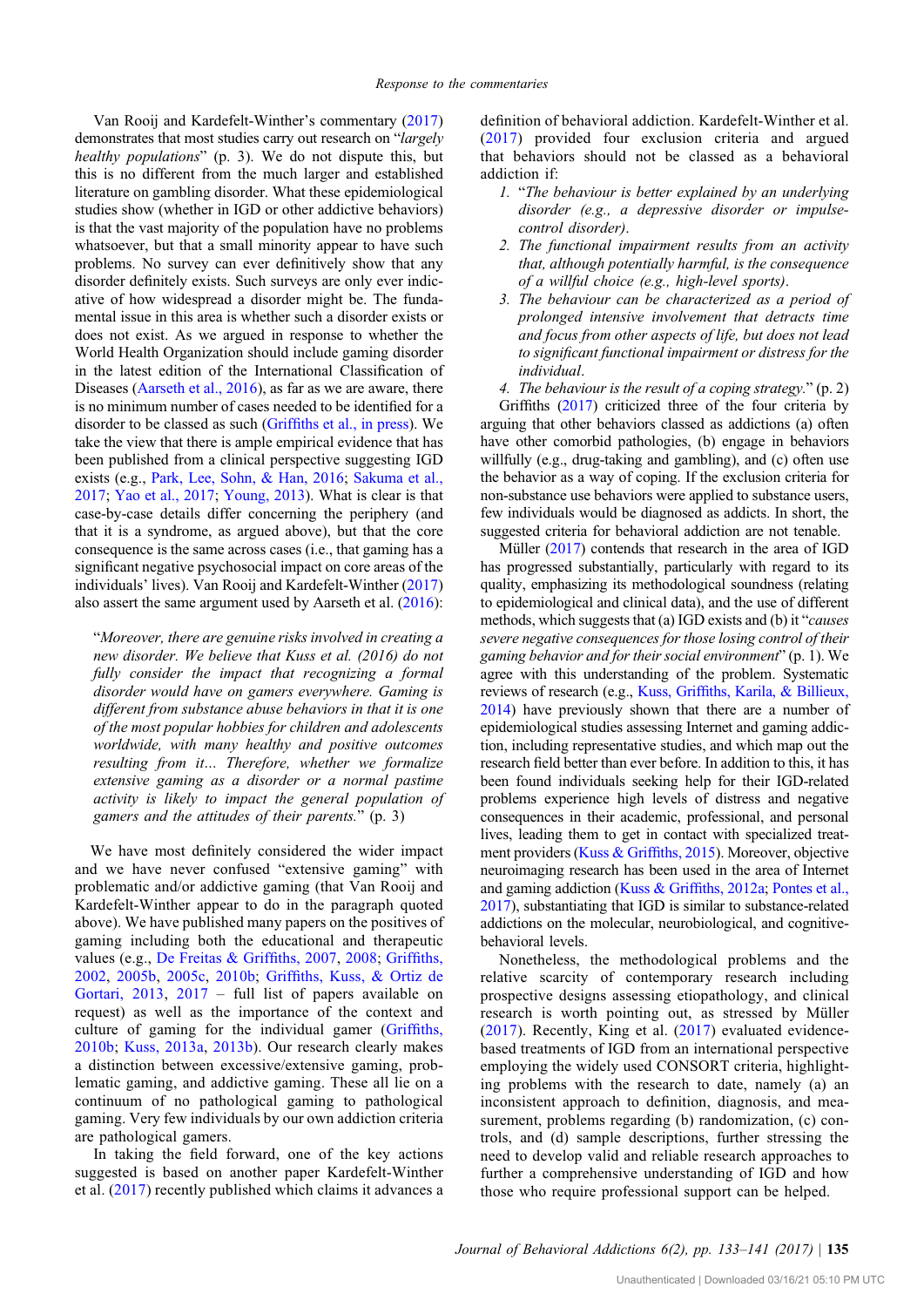Müller ([2017\)](#page-9-0) also stresses the usefulness of diagnostic criteria for IGD in the research context as establishing valid and reliable criteria may solve some methodological problems and allow for comparisons across studies. We agree with this evaluation as we have previously outlined that the existence of an abundance of diagnostic tools for the potential disorder significantly hampers scientific progress in the area ([Kuss et al., 2014](#page-8-0)), which was the case prior to the publication of the APA's preliminary IGD criteria in [2013](#page-7-0), negatively impacting prevalence rate estimates. Only if the research community adopts the same criteria and cutoff points can the problem of IGD be understood comprehensively from a global mental health perspective, without relying on a multitude of heterogeneous tools being used in often incomparable ways. In addition to this, we agree with the postulation that diagnostic criteria require rigorous testing across different and diverse groups of individuals to increase diagnostic accuracy, paving the way for additionally required empirical research.

In addition to this, Müller  $(2017)$  $(2017)$  $(2017)$  emphasizes that the APA focuses on IGD and disregards other online activities which appear to have a high addictive potential, such as online gambling, online social networking, online pornography, and generalized Internet addiction. We also agree with this contention. Previous research has showed that online gambling may be a distinct problem for a small minority of gamblers ([Kuss & Grif](#page-8-0)fiths, 2012b) and should be viewed separately to IGD, as should other problematic online behaviors such as online sex addiction ([Grif](#page-7-0)fiths, [2012](#page-7-0)), online shopping addiction [\(Andreassen et al., 2015\)](#page-7-0), and social networking addiction (Griffi[ths, Kuss, &](#page-7-0) [Demetrovics, 2014\)](#page-7-0). For instance, we recently developed a number of arguments highlighting how the excessive use of online social networking sites (SNSs) may lead to symptoms traditionally associated with substance-related addictions [\(Kuss & Grif](#page-8-0)fiths, 2017). This understanding becomes particularly relevant when considering what an integral element of today's everyday culture and way of being SNS have become, with individuals feeling pressured to get involved due to a fear of missing out and the constant availability of connection via mobile technology, leading to unprecedented compulsive behaviors and sociocultural pressures, which for the small minority of excessive SNS users may result in seeking professional help [\(Kuss & Grif](#page-8-0)fiths, [2015](#page-8-0)). Given SNSs contain gaming elements, and excessive gaming has been associated with possible mental health problems, we agree with Müller's ([2017\)](#page-9-0) assertion that consequences, phenomenological similarities, and differences of IGD and related problematic behaviors need to be addressed by research.

Furthermore, Müller ([2017\)](#page-9-0) calls for research involving different fields, such as media psychology to understand IGD better. Research has previously highlighted the relevance of the sociocultural context to the gaming experience (e.g., [Kuss, 2013a](#page-8-0), [2013b](#page-8-0)), stressing that interdisciplinary research including media, communication, human–computer interaction, and gaming studies is the way forward. In addition to this, anthropological [\(Snodgrass,](#page-9-0) [Dengah, Lacy, & Fagan, 2013](#page-9-0)) and ethnographical perspectives ([Karlsen, 2013;](#page-8-0) [Kuss, 2013a](#page-8-0)) are also useful as they may shed light on gaming motivations, gaming structure and mechanics, perceived rewarding effects and the meaning of gaming for the individual and the gaming community, and how these may impact differentially on problematic gaming.

Quandt [\(2017](#page-9-0)) makes two specific points which we feel we should respond to. The first point denotes problems on the definitional level, with Quandt [\(2017](#page-9-0)) arguing that currently, research does not provide many insights as to what people may become addicted to, providing examples regarding platforms, channels, and game genres, each of which may have a different user base and associated gaming motivations, different game mechanics, including reward systems, narrative and graphics, and social aspects. Quandt ([2017\)](#page-9-0) points to the interplay between the narrative, mechanics, and the context as important elements needing consideration in the context of an IGD diagnosis. This is in line with the points raised above regarding the requirement of an interdisciplinary study of gaming and gaming addiction involving diverse disciplines, such as media, communication and gaming studies, anthropology, and ethnography ([Karlsen, 2013](#page-8-0); [Kuss, 2013a;](#page-8-0) [Snodgrass,](#page-9-0) [et al., 2013](#page-9-0)). To understand a potential disorder comprehensively, the sociocultural context of gaming as a practice requires elucidation, and the meaning of the gaming for the individual and the gaming community deserves attention. This is particularly relevant when the aim is to disentangle causes and effects in IGD, as rightly noted by Quandt ([2017\)](#page-9-0), given gaming may fulfill a wide variety of functions in the individual's life, including, but not limited to, serving as a coping mechanism to escape real-life problems ([Kuss,](#page-8-0) [2013a](#page-8-0); [Kuss, Dunn, et al., 2017\)](#page-8-0).

The second point relates to the notion of "defining a social behavior as a disease" ([Quandt, 2017](#page-9-0), p. 2), a conception which has been picked up by other researchers in the context of possibly overpathologizing everyday life behaviors ([Billieux, Schimmenti, Khazaal, Maurage, &](#page-7-0) [Heeren, 2015](#page-7-0)). Quandt [\(2017](#page-9-0)) argues prematurely "defining 'something' as an addiction may affect many people's lives by stigmatizing them and exposing them to potentially wrong treatment" (p. 1), which may lead to opening "the door for behavioral control along the lines of norms decided in academic (or other) circles" (p. 2). One may claim there is a fine line between "behavioral control" and supporting the public making informed decisions about their and their children's behaviors. For instance, age restrictions for films and games are in place in many countries. The Pan European Game Information (PEGI) is a game ratings board covering most of Europe ([PEGI, 2017](#page-9-0)), whereas the Entertainment Software Rating Board (ESRB) covers North America ([ESRB, 2017\)](#page-7-0). Both share similar guidelines, including content discriptors, which denote the suitability of playing particular games for different age groups. Rather than controlling possibly unwanted behaviors, such agencies support families making informed decisions by providing relevant information. Similarly, the understanding of excessive gaming being associated with addictive symptoms and causing detrimental health outcomes for a small minority of excessive users may then lead to the development of appropriate and effective approaches of treating the resulting problems, rather than functioning as a method of behavioral control. In addition to this, rather than stigmatizing individuals, a possible diagnosis may destigmatize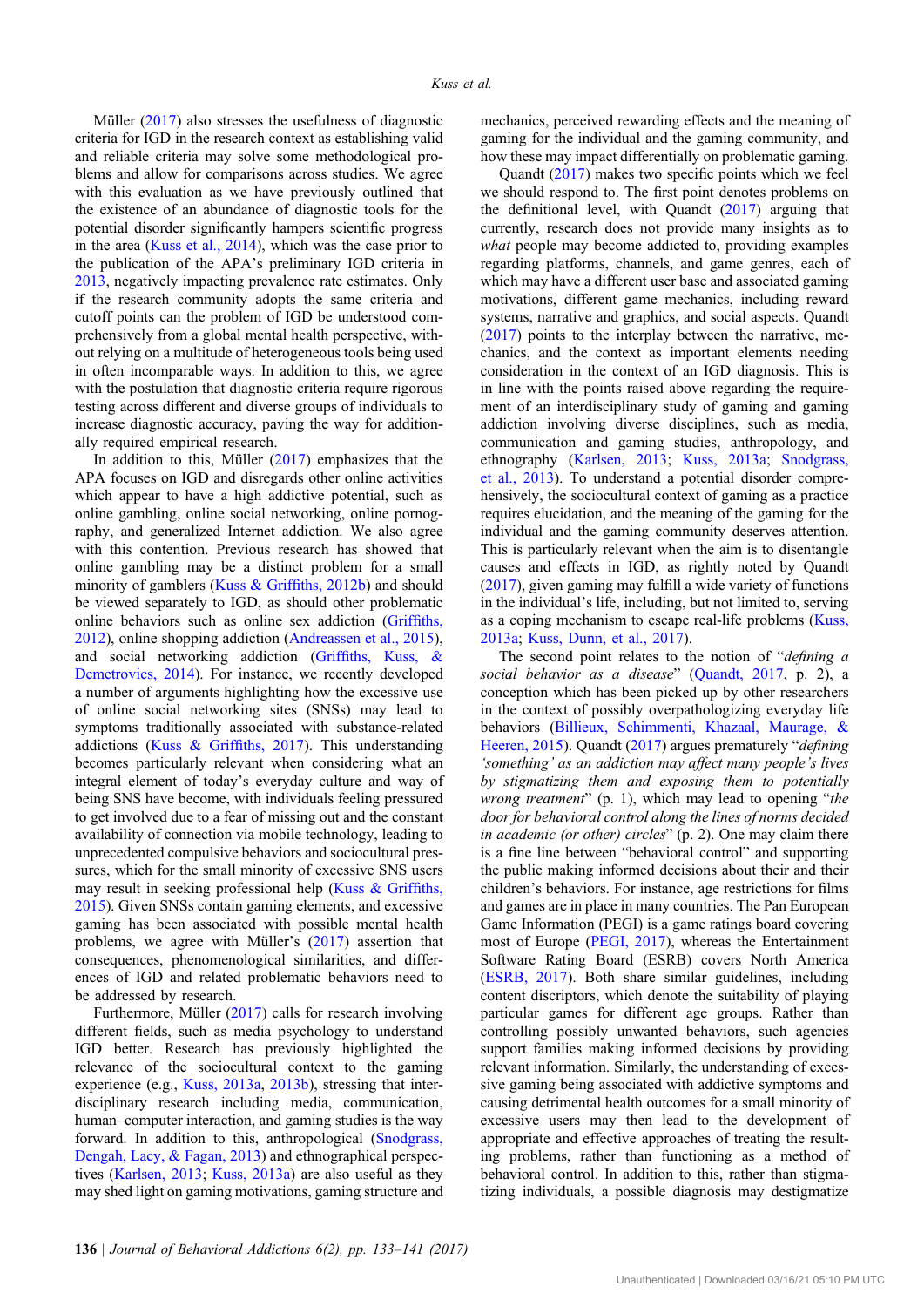individuals as the source of the resulting problems can be viewed from the perspective of neurobiology, which is in line with the commonly adopted disease framework, taking away the blame from the individual [\(Kuss, 2013b\)](#page-8-0). This may increase confidence, the willingness to change, and positively impact on treatment completion [\(Kuss &](#page-8-0) Griffi[ths, 2015\)](#page-8-0).

Carbonell ([2017\)](#page-7-0) discusses the construct of IGD and its feasibility in light of functional impairments and the stability of the disorder. Other aspects related to the gaming experience were also considered in terms of their diagnostic implications [i.e., avatar identification, motives, video game genre, and game mode (online/offline)]. He pointed to potential issues related to the development and conceptualization of IGD that have been extensively debated in the literature (e.g., Griffi[ths et al., 2016;](#page-8-0) [Pontes et al., 2017](#page-9-0)). It is worth noting that the development of the nine IGD criteria was a laborious and systematic process that involved regular meetings and expert discussions over a period of 5 years with 12 members and 20 advisers of the substance use disorder working group commissioned by the APA ([Petry &](#page-9-0) O'[Brien, 2013](#page-9-0)). To develop the IGD criteria, the APA analyzed well over 250 empirical reports on video game addiction (Petry & O'[Brien, 2013](#page-9-0); [Petry et al., 2014\)](#page-9-0). Although it is true that the nine IGD criteria "were derived in large part from the report of Tao et al. ([2010\)](#page-9-0) that used an iterative process to identify diagnostic criteria" ([Petry](#page-9-0) [et al., 2014,](#page-9-0) p. 2), the nine IGD criteria were developed and worded to parallel some substance use and gambling disorder criteria, while acknowledging that the clinical expression of IGD may differ from these disorders [\(Petry et al.,](#page-9-0) [2014](#page-9-0)).

Carbonell ([2017\)](#page-7-0) argues that the IGD criteria are "more appropriate for a developmental disorder than a diagnosis for adults" (p. 1) and that "IGD diagnosis is for adults and not for teenagers" (p. 2). We disagree with this point given that a relatively large number of empirical and clinical studies have investigated the feasibility of the criteria in samples of different age groups (e.g., [Ko et al., 2014](#page-8-0); [Pontes](#page-9-0) [et al., 2014](#page-9-0)). Notwithstanding the clear need for refining the diagnostic criteria, most studies support the idea that IGD is a clinical and sociological phenomenon affecting a minority of individuals across different age groups. Furthermore, it is also important to acknowledge these findings to avoid generating further stigma and inaccurate stereotypes about video game addiction.

Carbonell [\(2017](#page-7-0)) also highlights that "the criteria for behavioural addictions are ambiguous in general" (p. 1). While many scholars (e.g., [Sinclair, Lochner, & Stein, 2016](#page-9-0)) (including ourselves) agree with this assertion, we believe it only suggests that further research endeavors should be carried out to help clarify these conceptual conundrums. For this reason, it would be premature to disregard IGD as a relevant clinical construct on the basis of scholars' disagreement on how best to conceptualize it. To this end, a study by Pontes et al. ([2014\)](#page-9-0) was able to empirically test the nine IGD criteria against a well-established conceptual framework for behavioral addictions and the results of this study demonstrated that the IGD criteria can be empirically framed within the components model of addiction ([Grif](#page-7-0)fiths, [2005a\)](#page-7-0), similar to many other behavioral addictions.

Another issue raised by Carbonell [\(2017](#page-7-0)) related to functional impairment and stability of IGD. Carbonell ([2017\)](#page-7-0) compared the functional impairments of IGD with those from substance use disorders and concluded that issues arise due to the fact that IGD does not cause impairments in a similar fashion. As aforementioned, the development of the IGD criteria acknowledges that its clinical expression may differ from other addictions ([Petry et al.,](#page-9-0) [2014\)](#page-9-0). For this reason, it would be unreasonable to expect that IGD would cause functional impairments with similar intensity and detrimental impact as those caused by substance use disorders even though they share important neurobiological similarities with IGD. With regard to the stability of IGD, little longitudinal and clinical research has been conducted so far to allow any definite conclusion regarding this. For this reason, it is paramount that future research investigates the stability and clinical course of IGD as up to 50% of individuals with IGD may recover naturally and efficacious treatment protocols must be able to exceed unassisted recovery rates [\(Petry, Rehbein, Ko, & O](#page-9-0)'Brien, [2015\)](#page-9-0).

Furthermore, Carbonell ([2017\)](#page-7-0) suggested that in-game experiences and processes such as avatar identification, high levels of immersion, structural characteristics of video games, and motivations could be relevant to understand problematic use. Although we agree with this idea, it is worth noting that these in-game experiences are not central to the diagnostic framework of IGD as they relate to nonpathological secondary processes inherent to the gaming experience. Carbonell [\(2017](#page-7-0)) alluded to the difficulties in distinguishing high engagement from addiction (especially in Asian cultures) and that when professional gamers start playing a game, they often required a period of time of training and exercise to master the game. Regardless of the cultural context, we would argue that salient behaviors in which individuals are highly engaged do not constitute behavioral addictions per se as in the case of professional gamers, playing video games for extended periods of time is not necessarily detrimental as gamers enjoy what they do and get paid for doing it, similar to academics working with computers and using the Internet for many hours and not being addicted to the Internet. It is important to acknowledge that while hobbies and professional/academic commitments generally add to life (even when engaging excessively), addictions take away from it given their clinical and sociological impairments that interfere with daily activities and overall functioning (Griffi[ths, 2010b\)](#page-7-0).

Finally, Carbonell ([2017](#page-7-0)) criticized the idea of gaming addiction given the confusion generated by the DSM-5 with regard to addiction in online and/or offline games and the terminology chosen (i.e., IGD) for the phenomenon. Carbonell ([2017\)](#page-7-0) mentioned that "online" and/or "offline" should be the key differentiating point between "gaming disorder" and "playing disorder." We would argue that at the theoretical level, any behavior engaged in excessively and causing significant clinical impairment could be classed as an addiction with this being the key differentiating point between healthy versus addictive play. However, in the case of gaming addiction, studies (e.g., [Bakken, Wenzel,](#page-7-0) [Götestam, Johansson, & Øren, 2009](#page-7-0); [Lemmens & Hendriks,](#page-9-0) [2016\)](#page-9-0) have shown that although online gaming appears to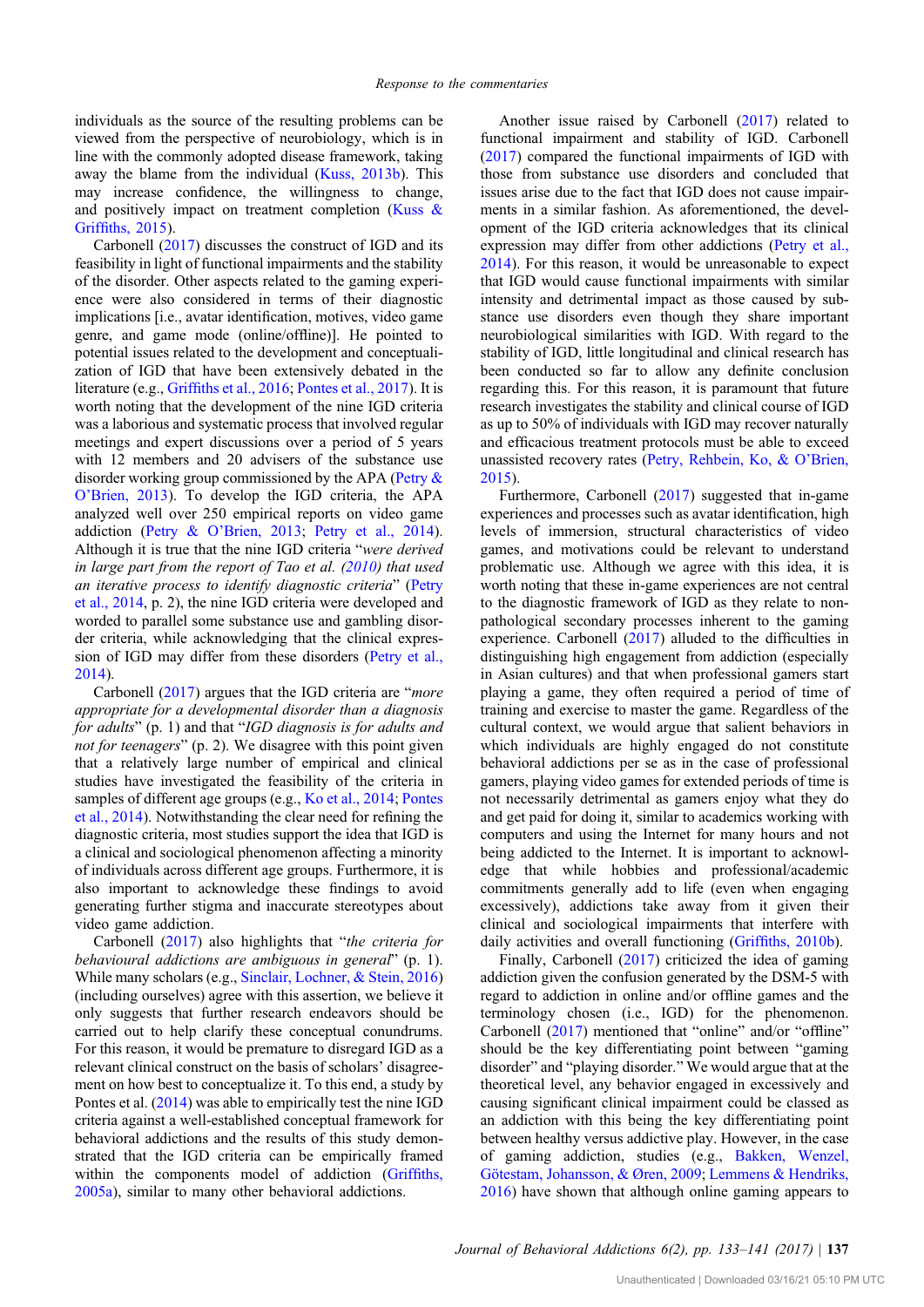be more addictive than offline gaming, gaming addiction can occur regardless of how games are played (e.g., online or offline) or their structural characteristics (Griffi[ths, Kuss,](#page-8-0) [& King, 2012](#page-8-0)).

The paper by Krossbakken, Pallesen, Molde, Mentzoni, and Finserås [\(2017](#page-8-0)) discusses important conceptual and methodological aspects of IGD research at the broader (i.e., construct) and specific (i.e., criterion) levels. Methodological implications were also considered, and there are a few areas in which we disagree with the points being made despite some of the excellent ideas being put forth. Krossbakken et al. [\(2017\)](#page-8-0) appear to concur with our view that the term "Internet" in the terminology of gaming addiction (i.e., IGD) is not accurate given that gaming addiction can occur both online and offline as we previously argued and discussed (e.g., [Pontes & Grif](#page-9-0)fiths, 2014). Krossbakken et al. [\(2017\)](#page-8-0) also discussed the role of risk factors for IGD and noted that in their opinion cross-sectional studies investigating risk factors for IGD "do not possess the necessary methodological rigour for drawing conclusions" (p. 1). We disagree with this view as there are a number of advantages in cross-sectional studies even though they do not allow for testing causal hypotheses. Nevertheless, given the early stages of research on IGD, cross-sectional studies present with many advantages as they are the least expensive in terms of time and resources, and can be valuable in generating meaningful hypotheses about causes of a disease, providing foundations for future epidemiological research studies seeking to ascertain specific causal relationships with regard to a disease [\(Page,](#page-9-0) [Cole, & Timmreck, 1995](#page-9-0)).

Krossbakken et al. [\(2017](#page-8-0)) further suggest that given the extant limitations in cross-sectional research, inferring causality with regard to risk factors for IGD "*a developmental* psychopathological research frame seems warranted" (p. 2). They further add that "there is a need to consider both the time frame and context when evaluating short- and long-term consequences of a gaming disorder" (p. 2). We agree with Krossbakken et al. ([2017](#page-8-0)) with regard to the need of further longitudinal research in the field. However, we would like to highlight that recent developments in the psychometric assessment of IGD have taken into account the recommended 12-month time frame suggested by the APA in the evaluation of IGD (see [Pontes, 2016,](#page-9-0) for a review on IGD assessment). For instance, both the Internet Gaming Disorder Test (IGD-20 Test) [\(Pontes et al., 2014](#page-9-0)) and the Internet Gaming Disorder Scale – Short-Form (IGDS9-SF; [Pontes & Grif](#page-9-0)fiths, 2015) evaluate IGD within the APA's suggested time frame of 12 months.

Krossbakken et al. ([2017\)](#page-8-0) further noted that the "increasing convergence of gaming and gambling deserved further attention" (p. 2). Although gambling and gaming may share some common structural features (e.g., money betting), it can be argued that these two activities are not the same as their key defining features differ in a number of ways. For instance, "chasing losses" has been long established as a robust criterion in the development of problem gambling, and research has shown this criterion accounts for a significant amount of variance in problem gambling [\(Fisher,](#page-7-0) [2000](#page-7-0)). Conversely, "chasing losses" is not a relevant/

applicable criterion for understanding IGD as the main psychological motivations to play video games vary in a distinctive way, with escapism and time spent gaming being often associated with IGD (e.g., [Hagström & Kaldo, 2014](#page-8-0); [Pontes & Grif](#page-9-0)fiths, 2016).

We wholeheartedly agree with the view of Krossbakken et al. ([2017\)](#page-8-0) and other researchers that "excessive gaming without adverse consequences should not be classified as a mental disorder" (p. 2). We believe this is something the field has already acknowledged in the literature. For instance, the APA noted that IGD encompasses persistent and recurrent use of video games that leads to clinically significant impairment or distress [\(APA, 2013](#page-7-0)). At the specific (i.e., criterion) level, Krossbakken et al. ([2017](#page-8-0)) noted that inconsistencies with many of the criteria defining IGD have been identified by research, especially with regard to withdrawal symptoms and tolerance. Indeed, several studies examining the construct of IGD at the specific level produced mixed findings. However, this only suggests that further research has to be conducted, especially among clinically diagnosed cases where the IGD criteria can be compared against a robust gold standard. Furthermore, we would argue that most of the inconsistencies found in research with regard to the IGD criteria partly result from the fact that the vast majority of these studies drew their findings from non-clinical/normative community samples where the endorsement and severity of these criteria is naturally low given that behavioral addictions are a relatively rare phenomenon affecting a very small proportion of individuals.

Finally, Krossbakken et al. [\(2017](#page-8-0)) suggested that IGD should be assessed as a formative construct in measurement models as it "*offers an opportunity to develop the research*" (p. 3). While we agree that new methodological advancements to assessing IGD should be in place, we disagree with the idea that IGD should be assessed as a formative construct in measurement models for a number of reasons including statistical and theoretical caveats. At the statistical level, Kline [\(2013](#page-8-0)) explained that formative models assume that cause indicators have perfect score reliabilities (i.e.,  $r_{XX} = 1.00$ ), which is unrealistic for most observed variables, leading to increased disturbance variance of the corresponding latent composite. Furthermore, unlike a reflective measurement model, a formative measurement model does not explain the variances and covariances of the indicators ([Kline, 2013\)](#page-8-0). At the theoretical level, the shortcomings of the formative model of IGD can be also explained by the criterion of "relapse" (IGD criterion 4). If we assume IGD is a formative construct, then it implies that "relapse" causes IGD. This assumption is theoretically problematic as "relapse" occurs due to the development of an addiction and not vice versa. In short, individuals will not "relapse" if they do not present with an addiction. Other psychometricians (i.e., [Howell, Breivik, & Wilcox, 2007\)](#page-8-0) concluded that "formative measurement is not an equally attractive alternative to reflective measurement and that whenever possible, in developing new measures or choosing among alternative existing measures, researchers should opt for reflective measurement" (p. 205). In the same vein, we would argue that conceptualizing IGD within a feedback loop measurement model would be more feasible at the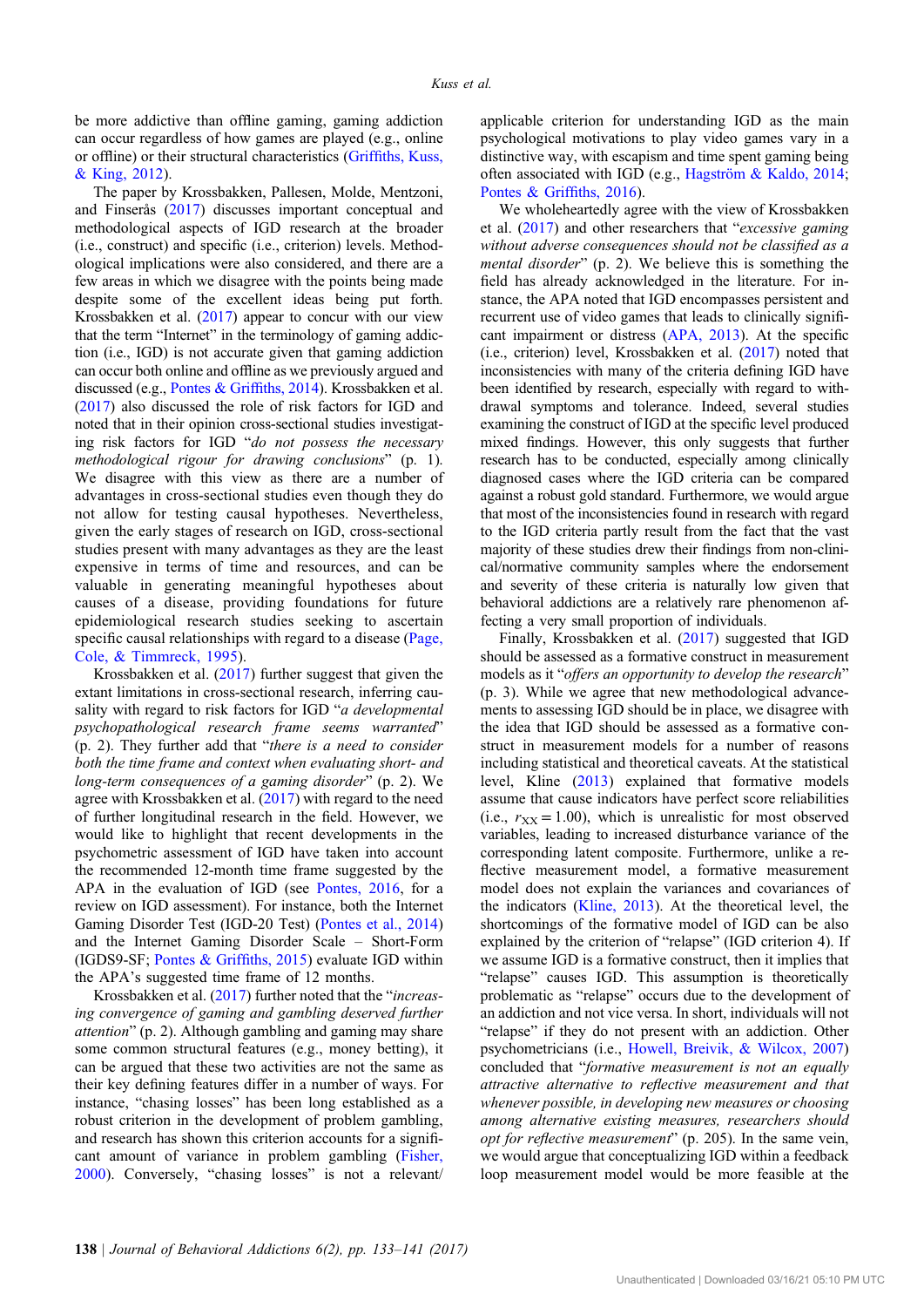<span id="page-7-0"></span>statistical and theoretical level in comparison with both reflective and formative models (see [Kline, 2013\)](#page-8-0).

Taken together, we hope that the scientific dialogue that has emerged as a consequence of our collaborative work in this area will continue to carry the field forward. Rather than stigmatizing gaming per se, the role of scientists and practitioners is to establish a clear-cut distinction between someone who may use games excessively but nonproblematically and someone who is experiencing significant impairment in their daily lives as a consequence of their excessive gaming. This responsibility needs to be shared by popular media who are often quick to build a moral panic around gaming behaviors, often based on cherry-picking specific case studies and pieces of research which support their headlines. In sum, researchers, practitioners, gaming developers, and the media need to work together and collaboratively to build a realistic and comprehensive understanding of gaming as a normal, enjoyable, and often beneficial sociocultural practice, which for a small minority of excessive users may be associated with the experience of addiction-related symptoms that may require professional support.

Funding sources: None.

Authors' contribution: All authors contributed to the preparation of this manuscript.

Conflict of interest: The authors declare no conflict of interest.

## REFERENCES

- Aarseth, E., Bean, A. M., Boonen, H., Colder Carras, M., Coulson, M., Das, D., Deleuze, J., Dunkels, E., Edman, J., Ferguson, C. J., Haagsma, M. C., Bergmark, K. H., Hussain, Z., Jansz, J., Kardefelt-Winther, D., Kutner, L., Markey, P., Nielsen, R. K. L., Prause, N., Przybylski, A., Quandt, T., Schimmenti, A., Starcevic, V., Stutman, G., Van Looy, J., & Van Rooij, A. (2016). Scholars' open debate paper on the World Health Organization ICD-11 Gaming Disorder proposal. Journal of Behavioral Addictions. Advanced online publication. doi[:10.1556/2006.5.2016.088](http://dx.doi.org/10.1556/2006.5.2016.088)
- American Psychiatric Association [APA]. (2013). Diagnostic and statistical manual of mental disorders (5th ed.). Arlington, VA: American Psychiatric Association.
- Andreassen, C. S., Griffiths, M. D., Pallesen, S., Bilder, R. M., Torsheim, T., & Aboujaoude, E. N. (2015). The Bergen Shopping Addiction Scale: Reliability and validity of a brief screening test. Frontiers in Psychology, 6, 1374. doi:[10.3389/](http://dx.doi.org/10.3389/fpsyg.2015.01374) [fpsyg.2015.01374](http://dx.doi.org/10.3389/fpsyg.2015.01374)
- Bakken, I. J., Wenzel, H. G., Götestam, K. G., Johansson, A., & Øren, A. (2009). Internet addiction among Norwegian adults: A stratified probability sample study. Scandinavian Journal of Psychology, 50(2), 121–127. doi:[10.1111/j.1467-9450.2008.](http://dx.doi.org/10.1111/j.1467-9450.2008.00685.x) [00685.x](http://dx.doi.org/10.1111/j.1467-9450.2008.00685.x)
- Beranuy, M., Carbonell, X., & Griffiths, M. D. (2013). A qualitative analysis of online gaming addicts in treatment. International Journal of Mental Health and Addiction, 11, 149–161. doi[:10.1007/s11469-012-9405-2](http://dx.doi.org/10.1007/s11469-012-9405-2)
- Billieux, J., Schimmenti, A., Khazaal, Y., Maurage, P., & Heeren, A. (2015). Are we overpathologizing everyday life? A tenable blueprint for behavioral addiction research. Journal of Behavioral Addictions, 4, 119–123. doi[:10.1556/](http://dx.doi.org/10.1556/2006.4.2015.009) [2006.4.2015.009](http://dx.doi.org/10.1556/2006.4.2015.009)
- Carbonell, X. (2017). From Pong to Pokemon Go, catching the essence of the Internet Gaming Disorder diagnosis. Journal of Behavioral Addiction. Advanced online publication. doi[:10.1556/2006.6.2017.010](http://dx.doi.org/10.1556/2006.6.2017.010)
- De Freitas, S., & Griffiths, M. (2008). Massively multiplayer roleplay games for learning. In R. Ferdig (Ed.), Handbook of research on effective electronic gaming in education (Vol. 1, pp. 51–65). Pennsylvania, PA: IGI Global.
- De Freitas, S., & Griffiths, M. D. (2007). Online gaming as an educational tool in learning and training. British Journal of Educational Technology, 38, 536–538. doi:[10.1111/j.1467-](http://dx.doi.org/10.1111/j.1467-8535.2007.00720.x) [8535.2007.00720.x](http://dx.doi.org/10.1111/j.1467-8535.2007.00720.x)
- Demetrovics, Z., Urbán, R., Nagygyörgy, K., Farkas, J., Griffiths, M. D., Pápay, O., Kokonyei, G., Felvinczi, K., & Oláh, A. (2012). The development of the Problematic Online Gaming Questionnaire (POGQ). PLoS One, 7(5), e36417. doi[:10.1371/journal.pone.0036417](http://dx.doi.org/10.1371/journal.pone.0036417)
- Entertainment Software Rating Board [ESRB]. (2017). The ESRB rating system. Retrieved May 11, 2017, from [https://](https://www.esrb.org/) [www.esrb.org/](https://www.esrb.org/)
- Fisher, S. (2000). Developing the DSM-IV-DSM-IV criteria to identify adolescent problem gambling in non-clinical populations. Journal of Gambling Studies, 16(2), 253–273. doi[:10.1023/a:1009437115789](http://dx.doi.org/10.1023/a:1009437115789)
- Griffiths, M. D. (2000). Does Internet and computer "addiction" exist? Some case study evidence. CyberPsychology & Behavior, 3, 211–218. doi[:10.1089/109493100316067](http://dx.doi.org/10.1089/109493100316067)
- Griffiths, M. D. (2002). The educational benefits of videogames. Education and Health, 20, 47–51.
- Griffiths, M. D. (2005a). A 'components' model of addiction within a biopsychosocial framework. Journal of Substance Use, 10(4), 191–197. doi[:10.1080/14659890500114359](http://dx.doi.org/10.1080/14659890500114359)
- Griffiths, M. D. (2005b). The therapeutic value of videogames. In J. Goldstein & J. Raessens (Eds.), Handbook of computer game studies (pp. 161–171). Boston, MA: MIT Press.
- Griffiths, M. D. (2005c). Video games and health. British Medical Journal, 331, 122–123. doi[:10.1136/bmj.331.7509.122](http://dx.doi.org/10.1136/bmj.331.7509.122)
- Griffiths, M. D. (2010b). The role of context in online gaming excess and addiction: Some case study evidence. International Journal of Mental Health and Addiction, 8, 119–125. doi[:10.1007/s11469-009-9229-x](http://dx.doi.org/10.1007/s11469-009-9229-x)
- Griffiths, M. D. (2012). Internet sex addiction: A review of empirical research. Addiction Research & Theory, 20, 111–124. doi[:10.3109/16066359.2011.588351](http://dx.doi.org/10.3109/16066359.2011.588351)
- Griffiths, M. D. (2017). Behavioural addiction and substance addiction should be defined by their similarities not their dissimilarities. Addiction. Advanced online publication. doi:[10.1111/add.13828](http://dx.doi.org/10.1111/add.13828)
- Griffiths, M. D., Kuss, D. J., & Demetrovics, Z. (2014). Social networking addiction: An overview of preliminary findings. In K. Rosenberg & L. Feder (Eds.), Behavioral addictions: Criteria, evidence and treatment (pp. 119–141). New York, NY: Elsevier.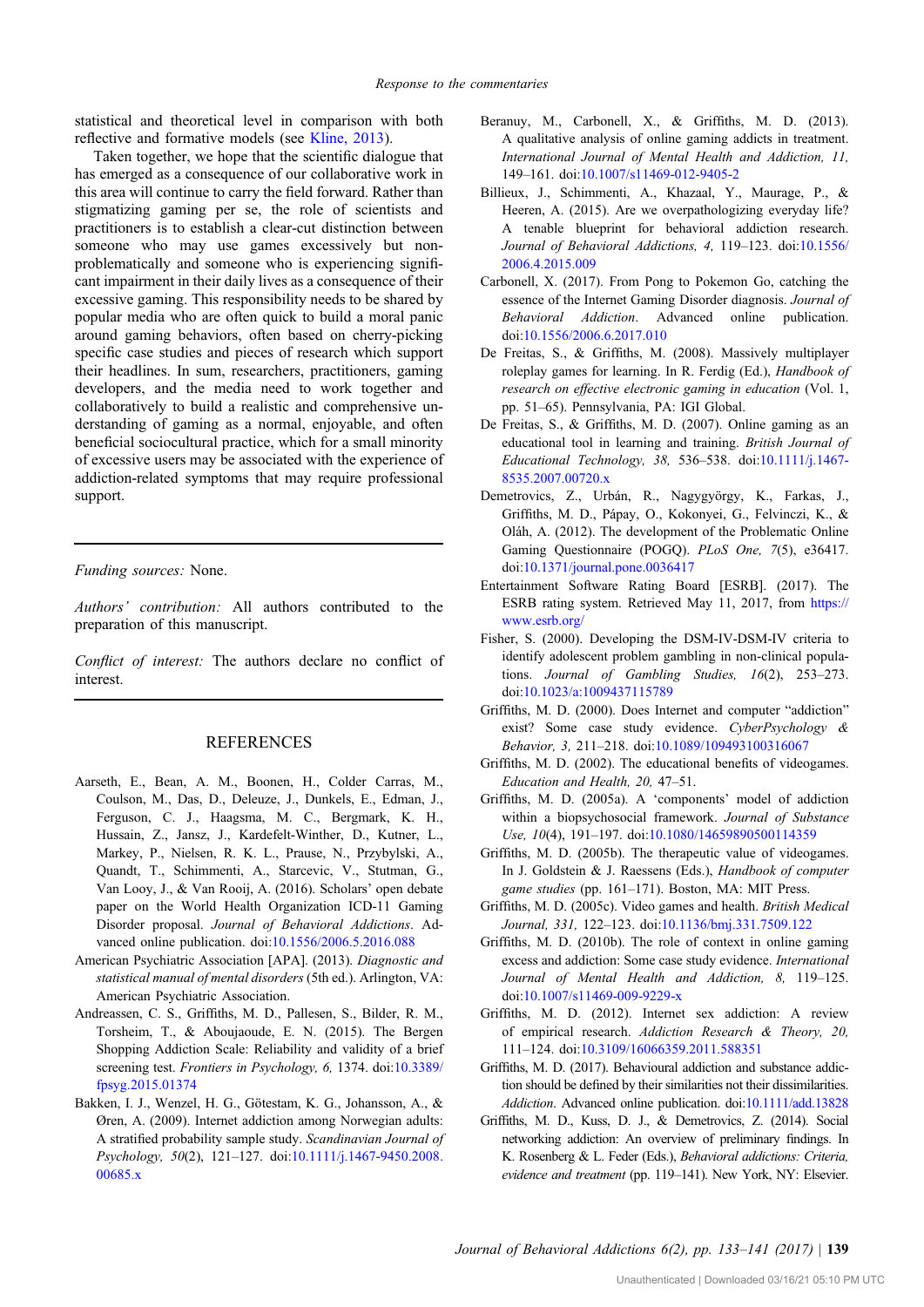- <span id="page-8-0"></span>Griffiths, M. D., Kuss, D. J., & King, D. L. (2012). Videogames addiction: Past, present and future. Current Psychiatry Reviews, 8, 308–318. doi[:10.2174/157340012803520414](http://dx.doi.org/10.2174/157340012803520414)
- Griffiths, M. D., Kuss, D. J., Lopez-Fernandez, O., & Pontes, H. M. (in press). Problematic gaming exists and is an example of disordered gaming: A response to Aarseth and colleagues. Journal of Behavioral Addictions.
- Griffiths, M. D., Kuss, D. J., & Ortiz de Gortari, A. (2013). Videogames as therapy: A review of the medical and psychological literature. In I. M. Miranda & M. M. Cruz-Cunha (Eds.), Handbook of research on ICTs for healthcare and social services: Developments and applications (pp. 43–68). Hershey, PA: IGI Global.
- Griffiths, M. D., Kuss, D. J., & Ortiz de Gortari, A. (2017). Videogames as therapy: An updated selective review of the medical and psychological literature. International Journal of Privacy and Health Information Management, 5(2), 71–96.
- Griffiths, M. D., Van Rooij, A. J., Kardefelt-Winther, D., Starcevic, V., Király, O., Pallesen, S., Müller, K., Dreier, M., Carras, M., Prause, N., King, D. L., Aboujaoude, E., Kuss, D. J., Pontes, H. M., Lopez Fernandez, O., Nagygyorgy, K., Achab, S., Billieux, J., Quandt, T., Carbonell, X., Ferguson, C. J., Hoff, R. A., Derevensky, J., Haagsma, M. C., Delfabbro, P., Coulson, M., Hussain, Z., & Demetrovics, Z. (2016). Working towards an international consensus on criteria for assessing Internet gaming disorder: A critical commentary on Petry et al. (2014). Addiction, 111(1), 167–175. doi:[10.1111/add.13057](http://dx.doi.org/10.1111/add.13057)
- Hagström, D., & Kaldo, V. (2014). Escapism among players of MMORPGs – Conceptual clarification, its relation to mental health factors, and development of a new measure. Cyberpsychology, Behavior, and Social Networking, 17(1), 19–25. doi:[10.1089/cyber.2012.0222](http://dx.doi.org/10.1089/cyber.2012.0222)
- Howell, R. D., Breivik, E., & Wilcox, J. B. (2007). Reconsidering formative measurement. Psychological Methods, 12(2), 205–218. doi:[10.1037/1082-989X.12.2.205](http://dx.doi.org/10.1037/1082-989X.12.2.205)
- Kardefelt-Winther, D. (2014). A conceptual and methodological critique of Internet addiction research: Towards a model of compensatory Internet use. Computers in Human Behavior, 31, 351–354. doi:[10.1016/j.chb.2013.10.059](http://dx.doi.org/10.1016/j.chb.2013.10.059)
- Kardefelt-Winther, D., Heeren, A., Schimmenti, A., Van Rooij, A. J., Maurage, P., Colder Carras, M., Edman, J., Blaszczynski, A., Khazaal, Y., & Billieux, J. (2017). How can we conceptualize behavioral addiction without pathologizing common behaviors? Addiction. Advanced online publication. doi[:10.1111/add.13763](http://dx.doi.org/10.1111/add.13763)
- Karlsen, F. (2013). A world of excesses: Online games and excessive playing. Farnham, UK: Ashgate.
- Keepers, G. A. (1990). Pathological preoccupation with video games. Journal of the American Academy of Child and Adolescent Psychiatry, 29, 49–50. doi:[10.1097/00004583-199001000-00009](http://dx.doi.org/10.1097/00004583-199001000-00009)
- Khantzian, E. J. (1985). The self-medication hypothesis of addictive disorders – Focus on heroin and cocaine dependence. The American Journal of Psychiatry, 142(11), 1259–1264. doi:[10.1176/ajp.142.11.1259](http://dx.doi.org/10.1176/ajp.142.11.1259)
- Khantzian, E. J. (1997). The self-medication hypothesis of substance use disorders: A reconsideration and recent applications. Harvard Review of Psychiatry, 4(5), 231–244. doi:[10.3109/10673229709030550](http://dx.doi.org/10.3109/10673229709030550)
- King, D. (2017). A closer look at tolerance in Internet gaming disorder. Journal of Behavioral Addictions, 6(Suppl. 1), 25. doi:[10.1556/JBA.6.2017.Suppl.1](http://dx.doi.org/10.1556/JBA.6.2017.Suppl.1)
- King, D. L., & Delfabbro, P. H. (2016). Defining tolerance in Internet gaming disorder: Isn't it time? Addiction, 111(11), 2064–2065. doi[:10.1111/add.13448](http://dx.doi.org/10.1111/add.13448)
- King, D. L., Delfabbro, P. H., Wu, A. M. S., Doh, Y. Y., Kuss, D. J., Mentzoni, R., Pallesen, S., Carragher, N., & Sakuma, H. (2017). Treatment of Internet gaming disorder: An international systematic review and CONSORT evaluation. Clinical Psychology Review, 54, 123–133. doi:[10.1016/j.](http://dx.doi.org/10.1016/j.cpr.2017.04.002) [cpr.2017.04.002](http://dx.doi.org/10.1016/j.cpr.2017.04.002)
- King, D. L., Haagsma, M. C., Delfabbro, P. H., Gradisar, M. S., & Griffiths, M. D. (2013). Toward a consensus definition of pathological video-gaming: A systematic review of psychometric assessment tools. Clinical Psychology Review, 33, 331–342. doi[:10.1016/j.cpr.2013.01.002](http://dx.doi.org/10.1016/j.cpr.2013.01.002)
- Kline, R. B. (2013). Reverse arrow dynamics: Feedback loops and formative measurement. In G. R. Hancock & R. O. Mueller (Eds.), Structural equation modeling: A second course (pp. 39–77). Charlotte, NC: Information Age Publishing Inc.
- Ko, C.-H., Yen, J.-Y., Chen, S.-H., Wang, P.-W., Chen, C.-S., & Yen, C.-F. (2014). Evaluation of the diagnostic criteria of Internet gaming disorder in the DSM-5 among young adults in Taiwan. Journal of Psychiatric Research, 53(6), 103–110. doi[:10.1016/j.jpsychires.2014.02.008](http://dx.doi.org/10.1016/j.jpsychires.2014.02.008)
- Krossbakken, E., Pallesen, S., Molde, H., Mentzoni, R. A., & Finserås, T. R. (2017). Not good enough? Further comments to the wording, meaning, and the conceptualization of Internet Gaming Disorder. Journal of Behavioral Addiction. Advanced online publication. doi[:10.1556/2006.6.2017.013](http://dx.doi.org/10.1556/2006.6.2017.013)
- Kuczmierczyk, A. R., Walley, P. B., & Calhoun, K. S. (1987). Relaxation training, in vivo exposure and response-prevention in the treatment of compulsive video-game playing. Scandinavian Journal of Behaviour Therapy, 16, 185–190. doi[:10.1080/16506078709455801](http://dx.doi.org/10.1080/16506078709455801)
- Kuss, D. J. (2013a). For the Horde! How playing World of Warcraft reflects our participation in popular media culture. Saarbrücken, Germany: LAP LAMBERT Academic Publishing.
- Kuss, D. J. (2013b). Internet gaming addiction: Current perspectives. Psychology Research and Behavior Management, 6, 125–137. doi[:10.2147/PRBM.S39476](http://dx.doi.org/10.2147/PRBM.S39476)
- Kuss, D. J., Dunn, T. J., Wölfling, K., Müller, K. W., Hędzelek, M., & Marcinkowski, J. (2017). Excessive Internet use and psychopathology: The role of coping. Clinical Neuropsychiatry, 14(1), 73–81.
- Kuss, D. J., & Griffiths, M. D. (2012a). Internet and gaming addiction: A systematic literature review of neuroimaging studies. Brain Sciences, 2, 347–374. doi:[10.3390/brainsci](http://dx.doi.org/10.3390/brainsci2030347) [2030347](http://dx.doi.org/10.3390/brainsci2030347)
- Kuss, D. J., & Griffiths, M. D. (2012b). Internet gambling addiction. In Z. Yan (Ed.), Encyclopedia of cyber behavior (pp. 735–753). Hershey, PA: IGI Global.
- Kuss, D. J., & Griffiths, M. D. (2015). Internet addiction in psychotherapy. London, UK: Palgrave.
- Kuss, D. J., & Griffiths, M. D. (2017). Social networking sites and addiction: Ten lessons learned. International Journal of Environmental Research and Public Health, 14, 311. doi:[10.](http://dx.doi.org/10.3390/ijerph14030311) [3390/ijerph14030311](http://dx.doi.org/10.3390/ijerph14030311)
- Kuss, D. J., Griffiths, M. D., Karila, L., & Billieux, J. (2014). Internet addiction: A systematic review of epidemiological research for the last decade. Current Pharmaceutical Design, 20(25), 4026–4052. doi[:10.2174/13816128113199990617](http://dx.doi.org/10.2174/13816128113199990617)